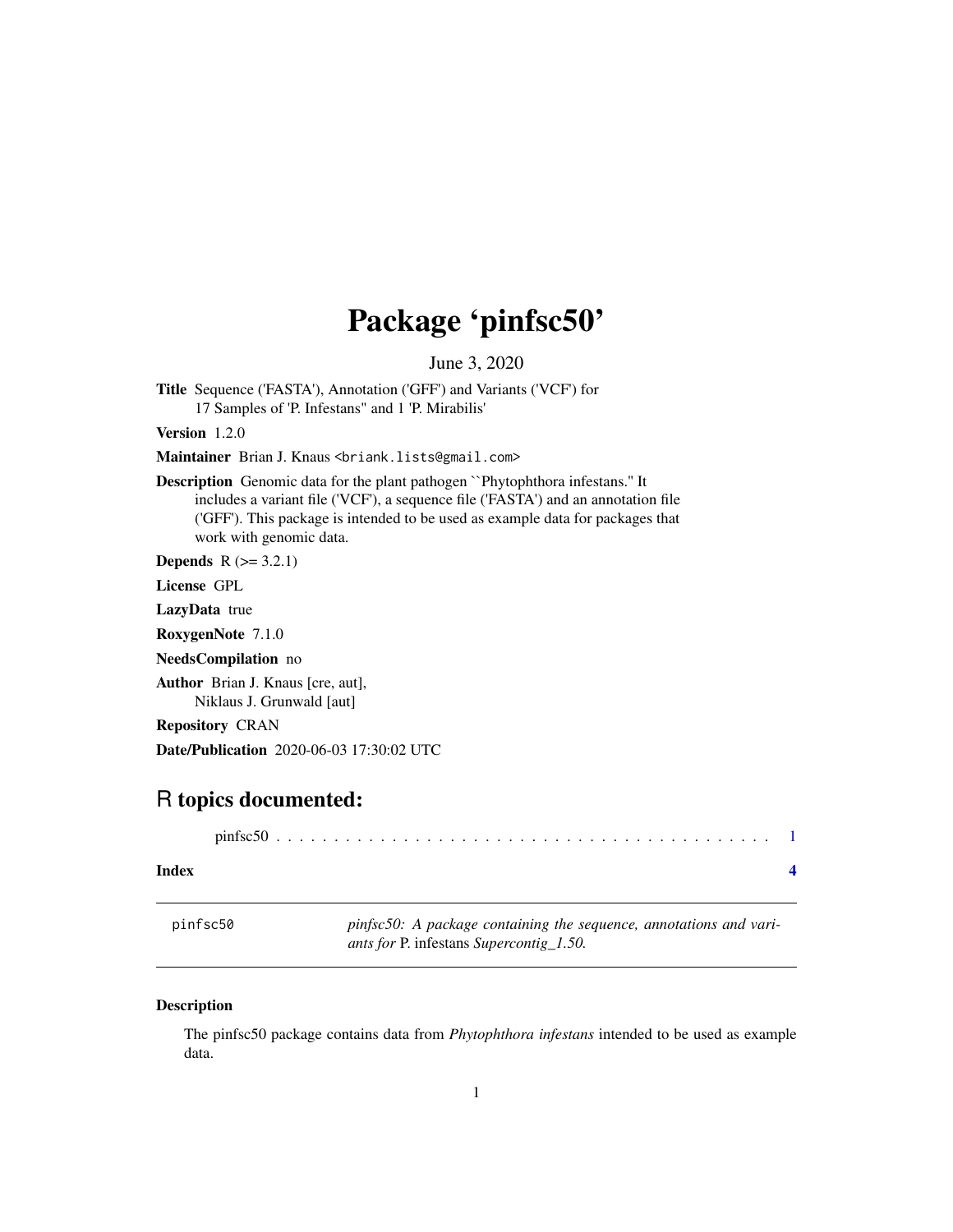#### pinfsc50 functions

This package contains no functions.

#### Files in inst/extdata

pinf\_sc50.fasta - FASTA format file containing the nucleotide sequence for *Phytophthora infestans* T30-4 Supercontig\_1.50. This data was published in Haas et al. (2009).

pinf\_sc50.gff - GFF format file containing annotations for Supercontig\_1.50

pinf\_sc50.vcf.gz - gzipped VCF format file containing variant information for Supercontig\_1.50. This file was created with the GATK's haplotype caller. The data were then phased with beagle4. beagle4 returns a VCF file which lacks much of the diagnostic information contained in the input file. I therefore stripped the unphased genotypes from the original file and pasted on the phased genotypes from beagle4 to create a vcf file with the genotypes from beagle4, but all of the other information contained in the GATK's haplotype caller's file. The goal here was to create a dataset that could provide a diverse set of examples for learning how to work with this type of data. I would not consider this a 'best practices' for an actual data analysis workflow.

Short read data for sample t30-4 was downloaded from the Broad's *P. infestans* page. Short read data from sample blue13 was published in Cooke et al. (2012). Short read data from samples DDR7602, LBUS5, NL07434, P10127, P10650, P11633, P12204, P13527, P1362, P13626, P17777us22, P6096 and P7722 were published in Yoshida et al. (2013). Short read data from samples BL2009P4\_us23, IN2009T1\_us22, RS2009P1\_us8 were published in Martin et al (2013).

#### References

Cooke, D. E., Cano, L. M., Raffaele, S., Bain, R. A., Cooke, L. R., Etherington, G. J., ... & Kamoun, S. (2012). Genome analyses of an aggressive and invasive lineage of the Irish potato famine pathogen. PLoS Pathog, 8(10), e1002940.

Haas, B. J., Kamoun, S., Zody, M. C., Jiang, R. H., Handsaker, R. E., Cano, L. M., ... & Liu, Z. (2009). Genome sequence and analysis of the Irish potato famine pathogen *Phytophthora infestans*. Nature, 461(7262), 393-398.

Martin, M. D., Cappellini, E., Samaniego, J. A., Zepeda, M. L., Campos, P. F., Seguin-Orlando, A., ... & Gilbert, M. T. P. (2013). Reconstructing genome evolution in historic samples of the Irish potato famine pathogen. Nature communications, 4.

*Phytophthora infestans* Sequencing Project, Broad Institute of Harvard and MIT ([http://www.](http://www.broadinstitute.org/) [broadinstitute.org/](http://www.broadinstitute.org/)).

Yoshida, K., Schuenemann, V. J., Cano, L. M., Pais, M., Mishra, B., Sharma, R., ... & Burbano, H. A. (2013). The rise and fall of the *Phytophthora infestans* lineage that triggered the Irish potato famine. Elife, 2, e00731.

#### Examples

```
## Not run:
dna <- system.file("extdata", "pinf_sc50.fasta", package = "pinfsc50")
dna <- ape::read.dna(dna, format="fasta")
gff <- system.file("extdata", "pinf_sc50.gff", package = "pinfsc50")
gff <- read.table(gff, header=FALSE, sep="\t", quote = "")
```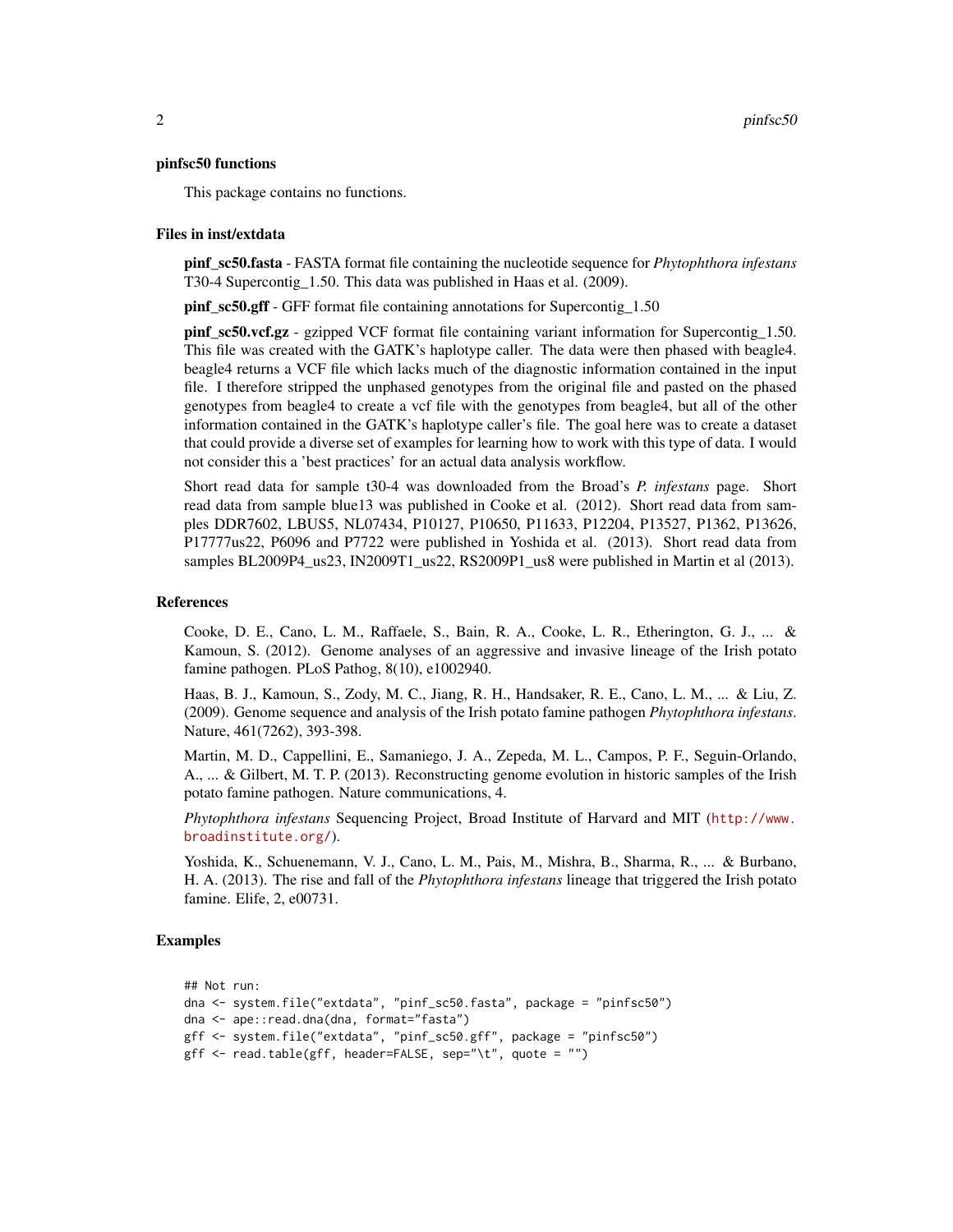#### $p$ infsc50  $\frac{3}{2}$

```
vcf <- system.file("extdata", "pinf_sc50.vcf.gz", package = "pinfsc50")
vcf <- vcfR::read.vcfR(vcf)
## End(Not run)
```